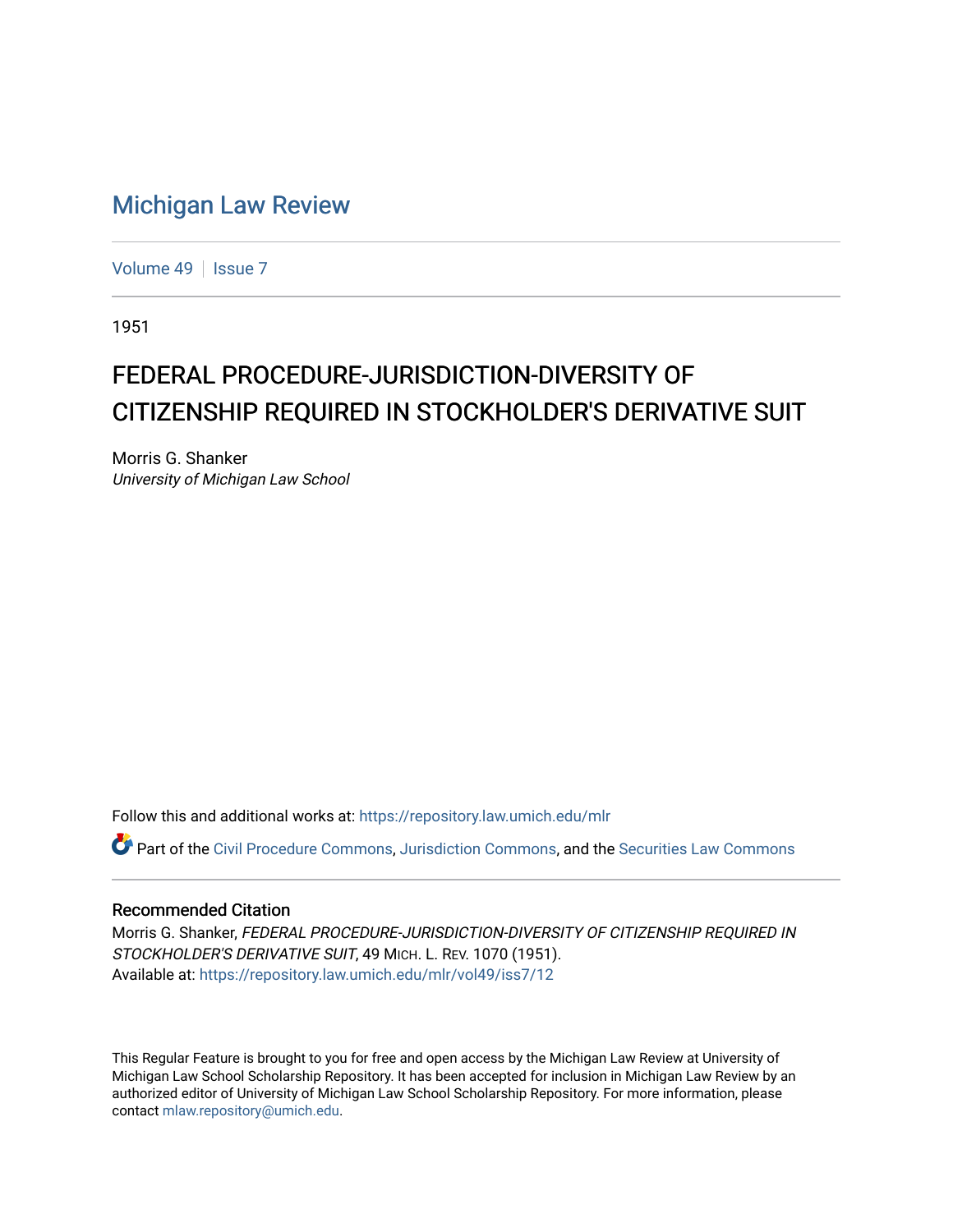FEDERAL PROCEDURE-JURISDICTION-DIVERSITY OF CITIZENSHIP REQUIRED IN STOCKHOLDER'S DERIVATIVE SUIT-Plaintiff, a citizen of New York, instituted a stockholder's suit on behalf of a New York corporation in the United States District Court for the Southern District of New York. Individual officers and directors of the corporation, all citizens of Connecticut, were charged with mismanagement and were joined with it as party defendants. Since plaintiff and defendant corporation were both citizens<sup>1</sup> of New York, requisite diversity did not exist, and the district court dismissed the claim for lack of jurisdiction. Upon appeal, *held,* 

<sup>1</sup> A corporation is a "citizen" of the state of its incorporation for the purpose of suing, and being sued, in the federal courts. Barrow Steamship Co. v. Kane, 170 U.S. 100, 18 S.Ct. 526 (1898).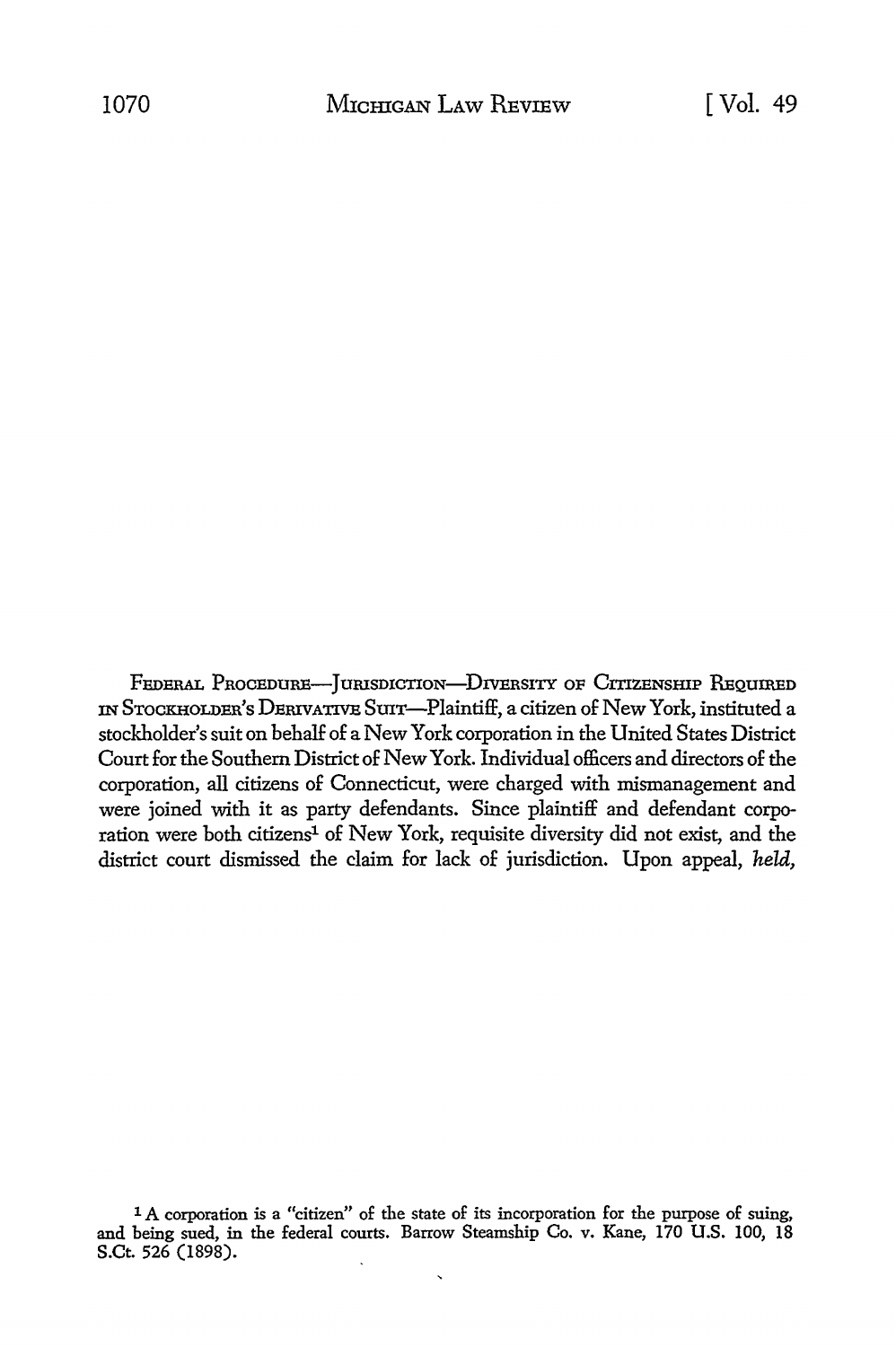1951] RECENT DECISIONS 1071

judgment affirmed. The section of the Federal Judicial Code providing that "any civil action by a stockholder on behalf of his corporation may be prosecuted in any judicial district where the corporation might have sued the same defendants"2 relates solely to venue of such actions. Federal jurisdiction must be determined without regard to this statute. Lavin v. Lavin, (2d Cir. 1950) 182 F. (2d) 870.

If federal jurisdiction is to be invoked solely on the basis of diversity of citizenship, it is generally recognized that every necessary party plaintiff must be a citizen of a state different from every necessary party defendant.<sup>3</sup> Since the corporation is considered an indispensable party to a stockholder's suit brought on its behalf, $4$  the alignment of the corporation, either as plaintiff or defendant, may become of marked significance in determining whether requisite diversity exists among the parties. As in the principal case, the corporation in a stockholder's derivative suit is traditionally named as a defendant. Logically, it might appear that the alignment of the corporation as a plaintiff is called for, particularly in view of the theories accepted by the federal courts that: (I) the cause of action brought by a stockholder in a derivative suit is that of the corporation, which is the real party in interest, and for whom the stockholder is allowed to act,<sup>5</sup> and (2) the parties to a suit are to be arranged according to their true interests in the controversy.6 Yet the Supreme Court has shown no disposition to change its rule that a corporation in a derivative suit is to be aligned as a party defendant whenever the corporation is controlled by interests antagonistic to the suing stockholder.<sup>7</sup> An explanation of this seeming inconsistency is usually based on the preliminary steps which the complainant stockholder must take before he gains standing to bring a derivative suit.<sup>8</sup> These steps require that the stockholder first make a demand upon the corporation (through its management) to bring a similar suit on its own behalf.<sup>9</sup> Then, because the corporation rejects this demand and refuses to bring a proper suit on its own behalf, its alignment as a party opposed to the suing stockholder is required. The words of the Judicial Code, supra, suggest the possibility that a deviation from the general rule of diversity jurisdiction is to be allowed in a derivative suit whenever the corporation could have hypothetically maintained the same action against the same defendants in the federal courts. Thus, it is suggested that federal jurisdiction is to be invoked whenever requisite diversity exists between the corporation and the remaining defendants notwithstanding the fact that such diversity does not exist between

2 28 U.S.C. (Supp. II, 1949) §1401.

3 BREWSTER, FEDERAL PROCEDURE 44 (1940).

<sup>4</sup>Davenport v. Dows, 18 Wall. (85 U.S.) 626 (1873).

<sup>5</sup>Koster v. Lumbermen's Mutual Casualty Co., 330 U.S. 518 at 522, 67 S. Ct. 828 (1947). See 132 A.L.R. 193 (1941).

<sup>6</sup>Pacific R.R. v. Ketchum, 101 U.S. 289 (1879). See 132 A.L.R. 193 (1941).

<sup>7</sup>Doctor v. Harrington, 196 U.S. 579, 25 S.Ct. 355 (1905); Koster v. Lumbermen's Mutual Gas Co., supra note 5.

s 27 N.C. L. REv. 558 (1949).

<sup>9</sup>That the stockholder has made an attempt to secure from the corporation management proper relief is required in the allegations. Rule 23(b), Fed. R. Civ. P. (1948).